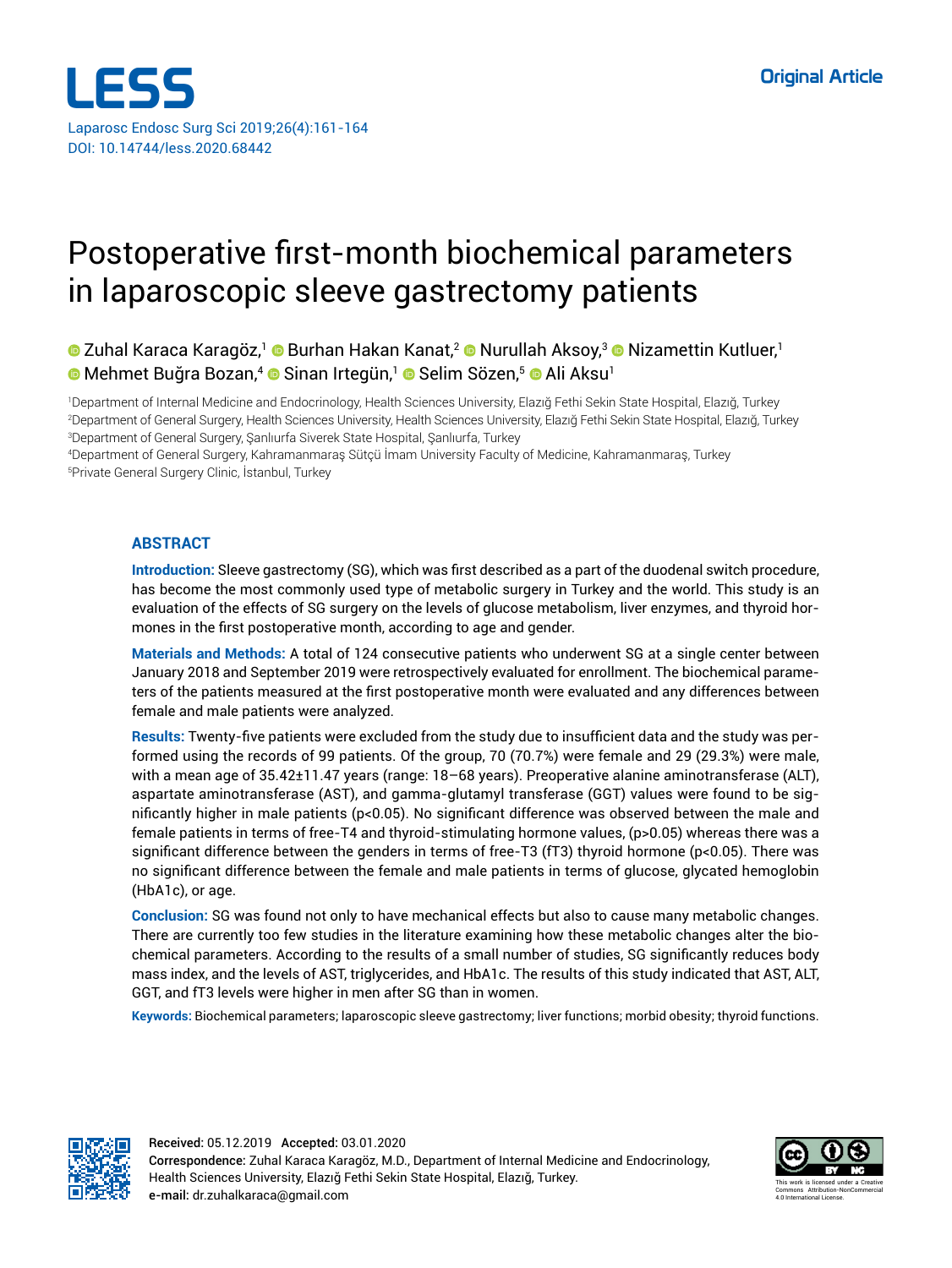### **Introduction**

Obesity is defined as abnormal or excessive fat accumulation associated with serious health problems. Surgical treatment is currently the most effective treatment modality with the highest proven efficacy in the treatment of obesity. Obesity is associated with an increase in the number of comorbidities (e.g. type 2 diabetes, ischemic heart disease, and hypertension).

Sleeve gastrectomy (SG), which was first described as a part of the duodenal switch, has become the most commonly used metabolic surgery type both in Turkey and the world. It has been found that serum ghrelin hormone level decreased,  $[1]$  insulin secretion decreased $[2]$  and glucagonlike peptide-1 (GLP-1) levels increased $[3]$  in patients operated with this method. Metabolic changes after SG have not been fully elucidated yet.

In this study, patients who underwent consecutive SG were evaluated and the effects of surgery on glucose metabolism, liver enzymes and thyroid hormone levels in the first postoperative month were analyzed separately according to age and gender.

## **Materials and Methods**

A total of 124 patients, who were operated consecutively in our clinic between January 2018 - September 2019, were retrospectively evaluated. Biochemical parameters of the patients at the first postoperative month were evaluated and it was investigated whether there was any difference between female and male patients in terms of the parameters. The data were obtained from computer records. Patients who lacked sufficient data were excluded from the study.

Statistical analysis was performed using SPSS version 20.0 software. Independent samples t-test or Mann Whitney U test were used for numerical values. Categorical data were analyzed by using the chi-square test. The numerical values were expressed as mean ± standard deviation (minimum - maximum values).

#### **Results**

Twenty-five patients were excluded from the study due to lack of data and the study continued with 99 patients. Of the patients, 70 (70.7%) were female and 29 (29.3%) were male with a mean age of 35.42±11.47 (18–68) years. Table 1 presents the laboratory findings of the patients.

Preoperative alanine aminotransferase (ALT), aspartate aminotransferase (AST) and gamma-glutamyl transferase (GGT) values were found to be significantly higher in male patients (p<0.05). No significant difference was observed between the male and female patients in terms of free T4 and thyroid-stimulating hormone (TSH) values (p>0.05) whereas there was a significant difference between the genders in terms of free T3 from thyroid hormones (p<0.05). There was no difference between female and male patients in terms of glucose, HbA1c, and age (Table 2).

### **Discussion**

Sleeve gastrectomy is a bariatric surgery technique, which involves the resection of fundus throughout the world,

| <b>Table 1. Biochemical test results of patients</b><br>participating in the study |                              |  |  |  |
|------------------------------------------------------------------------------------|------------------------------|--|--|--|
| <b>Parameters</b>                                                                  | <b>Mean</b>                  |  |  |  |
| $HbA1c$ $(*)$                                                                      | $6.06 \pm 1.37$ (4.9-12.4)   |  |  |  |
| Glucose (mg/dL)                                                                    | 116.09±54.39 (68-478)        |  |  |  |
| AST (U/L)                                                                          | $25.01 \pm 15.06$ (12-123)   |  |  |  |
| ALT (U/L)                                                                          | $33.08 \pm 27.97(8 - 184)$   |  |  |  |
| GGT (U/L)                                                                          | $37.77 \pm 52.79$ (6-465)    |  |  |  |
| TSH (mIU/L)                                                                        | $1.88 \pm 2.73$ (0.32-25.52) |  |  |  |
| Free T3 (ng/L)                                                                     | $3.63\pm0.61$ (0.95-5.39)    |  |  |  |
| Free T4 (ng/dL)                                                                    | $0.85 \pm 0.13(0.44 - 1.23)$ |  |  |  |

HbA1c: Hemoglobin A1C; AST: Aspartate aminotransferase; ALT: Alanine aminotransferase; GGT: Gamma-glutamyl transferase; TSH: Thyroid-stimulating hormone.

|        | Table 2. Comparison of patient data according to |  |  |  |
|--------|--------------------------------------------------|--|--|--|
| gender |                                                  |  |  |  |

|                 | <b>Male</b>       | <b>Female</b>     |
|-----------------|-------------------|-------------------|
| Age             | $32.10 \pm 10.84$ | 34.05±11.52       |
| $HbA1c$ $(*)$   | $5.93 \pm 1.67$   | $5.59 \pm 2.07$   |
| Glucose (mg/dL) | 111.30±37.61      | 118.07±60.11      |
| AST (U/L)       | 29.11±11.26*      | 22.95±16.28       |
| $ALT$ (U/L)     | $44.51 \pm 24.64$ | 28.34±28.05       |
| GGT (U/L)       | 43.52±41.17*      | $30.53 \pm 55.00$ |
| TSH (uIU/mL)    | $1.63 \pm 1.36$   | $1.90 \pm 3.10$   |
| free T3 (pg/mL) | $3.95 \pm 0.35$ * | $3.24 \pm 0.70$   |
| free T4 (ng/dL) | $0.88 \pm 0.14$   | $0.79 \pm 0.19$   |

\*P<0.05. HbA1c: Hemoglobin A1C; AST: Aspartate aminotransferase; ALT: Alanine aminotransferase; GGT: Gamma-glutamyl transferase; TSH: Thyroid-stimulating hormone.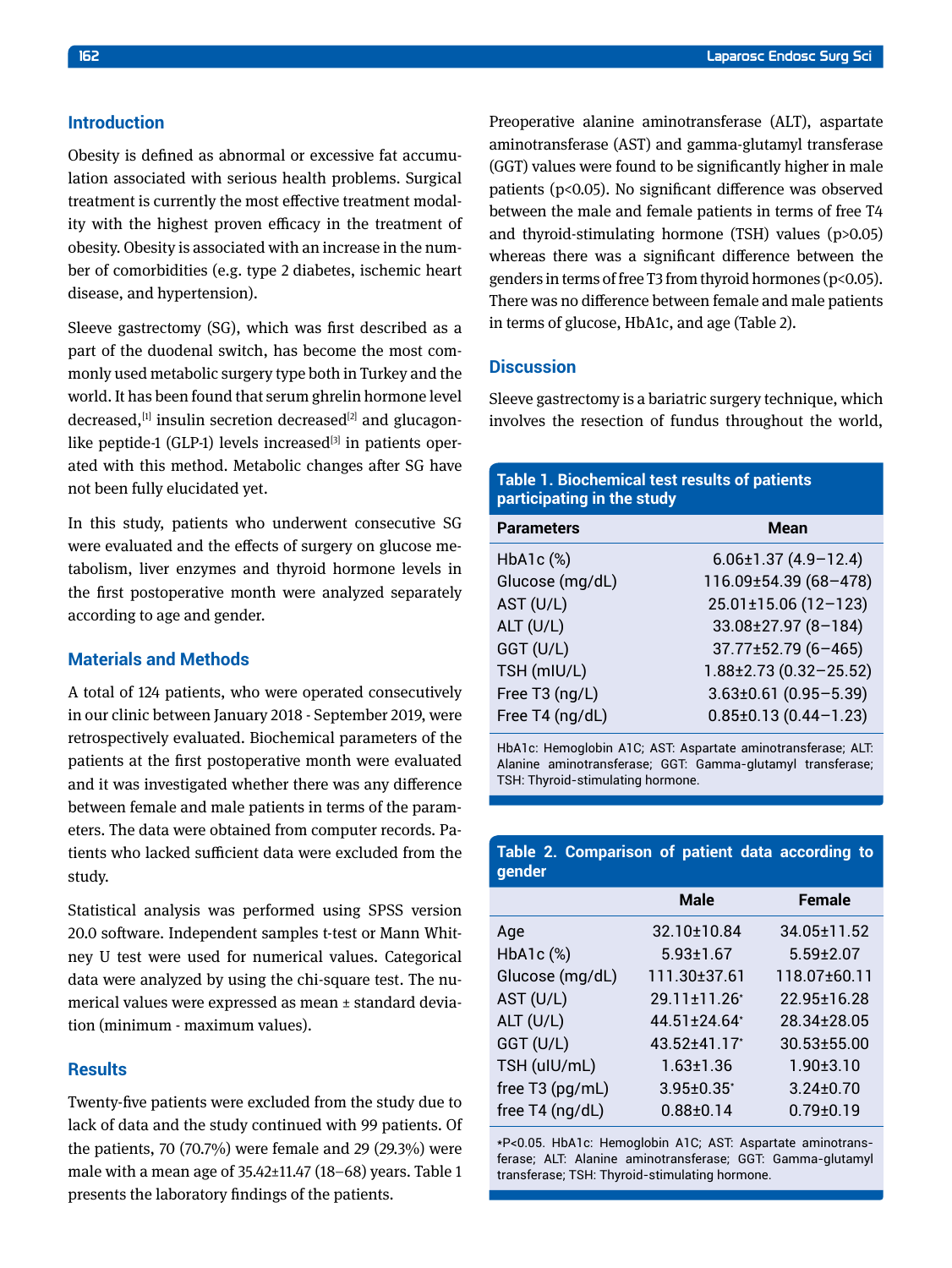and is preferred in patients with comorbidities as it can be applied quickly, is a simple method and is associated with low morbidity rates.<sup>[4]</sup> Natural gastrointestinal integrity is preserved in SG and no malabsorption is seen. Furthermore, it can be converted to other bariatric surgical procedures if necessary.[5] Although bariatric surgery is the most commonly performed procedure at the present time, its side effects and long-term outcomes are not known well.

The mechanism of action of SG in weight loss does not depend solely on the restrictive mechanism. The removal of the gastric fundus during the operation was found to reduce the hormone level secreted by the fundus ghrelin<sup>[1]</sup> and insulin secretion through pancreatic beta-cell apoptosis.[2] It has been further seen to increase GLP-1 levels and insulin secretion, to reduce glucagon production and glucose production from the liver and to have, therefore, beneficial effects on glucose metabolism.[3] Sleeve gastrectomy has been understood to have not only mechanical effects but also to cause many metabolic changes. This has led to the necessity of examining a series of metabolic changes in the patient and laboratory results in the postoperative period.

It has been further shown that even if the body mass index (BMI) is the same, there are significant differences between women and men in terms of body fat metabolism.[6] An increase is known to occur in fecal excretion of unesterified fatty acids and bile acids due to SG.[7]

Non-alcoholic fatty liver disease develops as a result of excessive accumulation of triglycerides in the liver. The presence of liver cell damage and inflammation in addition to the accumulation of fat is defined as nonalcoholic steatohepatitis (NASH).<sup>[8]</sup> In a comprehensive systematic review on steatohepatitis, many studies in this area have reported that the incidence of steatohepatitis in men is higher than in women<sup>[9,10]</sup> and aminotransferase enzyme levels are also higher in men. However, the female gender has been suggested to be associated with steatohepatitis only in a few studies. [11-13]

In a study examining the relationship between liver fat and gender, the rate of steatohepatitis and serum AST, ALT and GGT levels were found to be higher in men than in women.[14] Considering these findings, it should be clarified what is the reason for the higher AST and ALT levels in male patients in the present study; whether it is a gender-based change or a metabolic differentiation triggered after SG.

Gender was found to be not an effective factor for free T3 and free T4 values in a study where the relationship between gender and these values was investigated.[15] The high levels of free T3 in male patients in the present study can be attributed to the metabolic processes triggered after SG.

With the acceleration of gastric emptying, nutrients reach the intestines quickly and the sense of satiety is achieved more quickly thanks to the neuroendocrine hormones secreted from here, and metabolism changes and re-regulates blood sugar and cholesterol levels.[16] In SG, the undigested food reaches the small intestine very quickly from the stomach and then, to the distal part of the small intestine. Undigested food that reaches the distal part of the small intestine stimulates the intestinal cells, causing GLP-1 and many other incretins to be released. Insulin resistance and glucose metabolism are regulated by these released hormones and incretins. It also stimulates insulin secretion from the pancreas.<sup>[17]</sup> In a study by Li et  $al.,$ <sup>[18]</sup> it was observed that lipid and glycogen content in the liver decreased and metabolic symptoms improved in obese mice undergoing SG. The possible cause of these changes has been thought to be the differentiation of hypothalamic neuronal populations.

In a study, where biochemical analysis of obese patients undergoing SG and non-surgical medical treatments was performed, pre- and post-operative biochemical analysis results of patients were compared and BMI, AST, ALT, triglyceride, and HgA1c levels were found to be statistically significantly lower in SG group than the group receiving non-surgical treatment, however, HDL levels of SG group was found to be significantly higher.[19]

In the literature, it has been suggested that deficiency in thyroid hormone secretion would lead to weight gain. Indeed, some weight gain has been observed in hypothyroid cases, however, less than 10% of individuals with obesity have hypothyroidism. This rate is much less in individuals with morbid obesity.<sup>[20]</sup> Thyroid hormones of such individuals are generally within normal limits, but a positive correlation has been observed between TSH and BMI. In studies, TSH was found to be slightly higher in obese individuals compared to individuals with normal weight.<sup>[21]</sup>

Similarly, in a study conducted in Turkey, TSH levels were found to be significantly higher in obese patients compared to the control group and free T3 levels in severe obesity patients were found to be higher than patients with mild to moderate obesity and control group.[22]